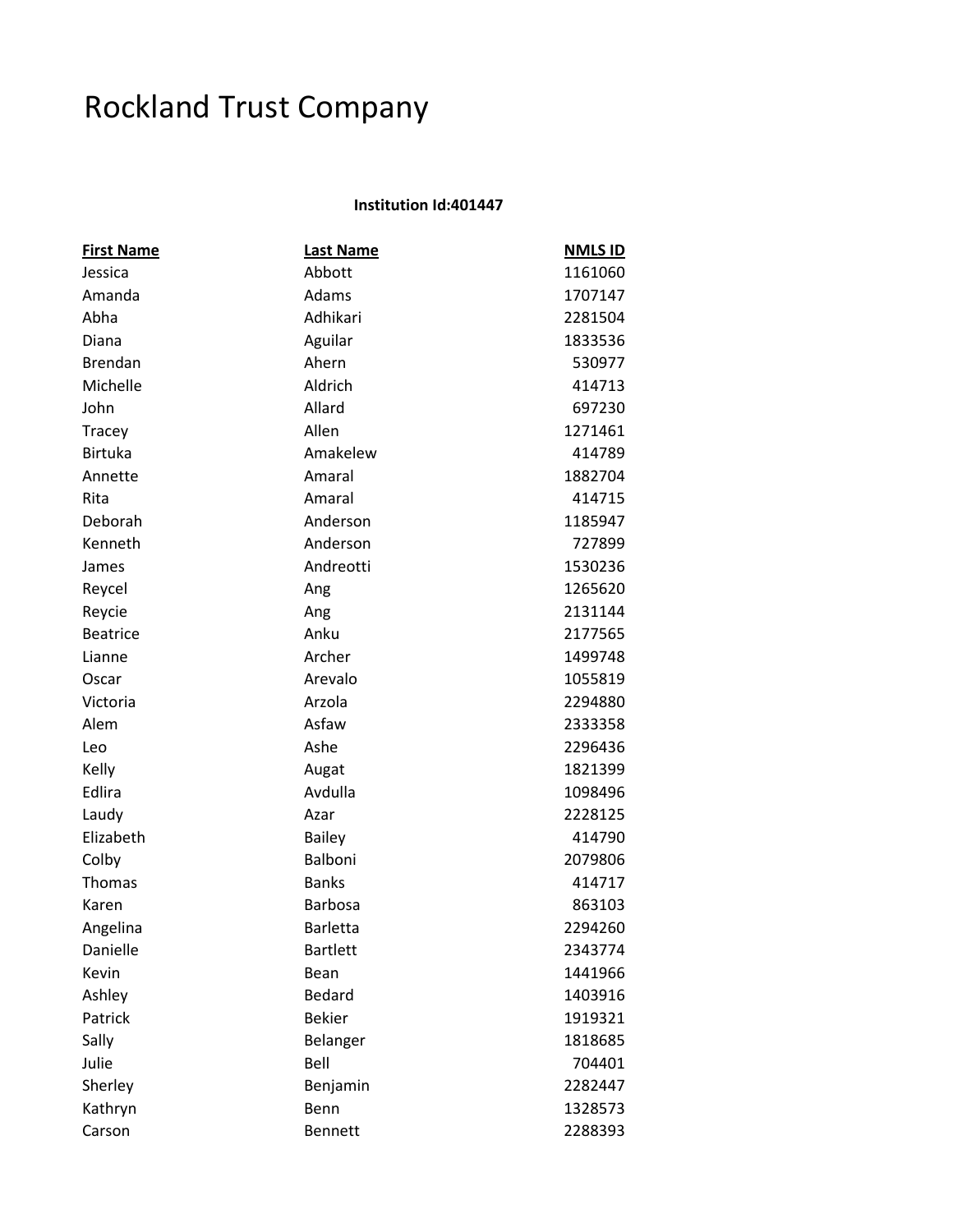| Karen          | Bere                 | 414719  |
|----------------|----------------------|---------|
| Natalya        | Bertlyuyeva De Souza | 414791  |
| Edward         | <b>Besinger</b>      | 1437637 |
| Stacey         | <b>Betty</b>         | 1032405 |
| Doreen         | Bezanson             | 414720  |
| Cheryl         | Bilodeau             | 705809  |
| Luba           | Bliznakova           | 1162534 |
| Anna           | <b>Bonasoro</b>      | 2282451 |
| Cindy          | <b>Bonilla</b>       | 2283661 |
| Nancy          | <b>Boucher</b>       | 414722  |
| Khadija        | Bousehabi            | 2283658 |
| Anna           | Bowen                | 414723  |
| Paul           | <b>Bowers</b>        | 414724  |
| Jessica        | Bowman               | 1929694 |
| Charles        | <b>Braid</b>         | 404334  |
| Shaun          | <b>Branco</b>        | 1353189 |
| Effie          | <b>Bray Dougan</b>   | 752541  |
| C Andrea       | <b>Breen</b>         | 703729  |
| Sarah          | <b>Brennan</b>       | 2267002 |
| Sandra         | <b>Brophy</b>        | 414725  |
| Derek          | <b>Brown</b>         | 1821396 |
| Tammy          | <b>Bruni</b>         | 414728  |
| Carol          | <b>Bump</b>          | 414730  |
| Melanie        | Bunszell             | 1854198 |
| Christopher    | <b>Buras</b>         | 1004134 |
| Meghan         | <b>Burchill</b>      | 2221674 |
| Ryan           | <b>Burge</b>         | 2180188 |
| Cheryl         | <b>Burley</b>        | 1315452 |
| Sarah          | <b>Burrous</b>       | 2318932 |
| Jordan         | Cahillane            | 1846700 |
| Emely          | Calixto              | 2289573 |
| Tami           | Cameron              | 1969396 |
| <b>Tricy</b>   | Candelario           | 1827434 |
| Wikanda        | Candeliere           | 2274323 |
| Marissa        | Capen                | 2131577 |
| Carlos         | Cardoso              | 2211282 |
| Patricia       | Cardoso              | 1362338 |
| Joseph         | Carlo                | 414799  |
| Kristy         | Carney               | 1952883 |
| <b>Brandon</b> | Carrico              | 1937587 |
| Debra          | Carroll              | 414801  |
| Anthony        | Carson               | 1029961 |
| Lourdes        | Carvalho             | 752806  |
| Jennifer       | Casey                | 2245835 |
| Nicole         | Casimir              | 752537  |
| Katelyn        | Castro               | 2282456 |
| John           | Cataldo              | 1958438 |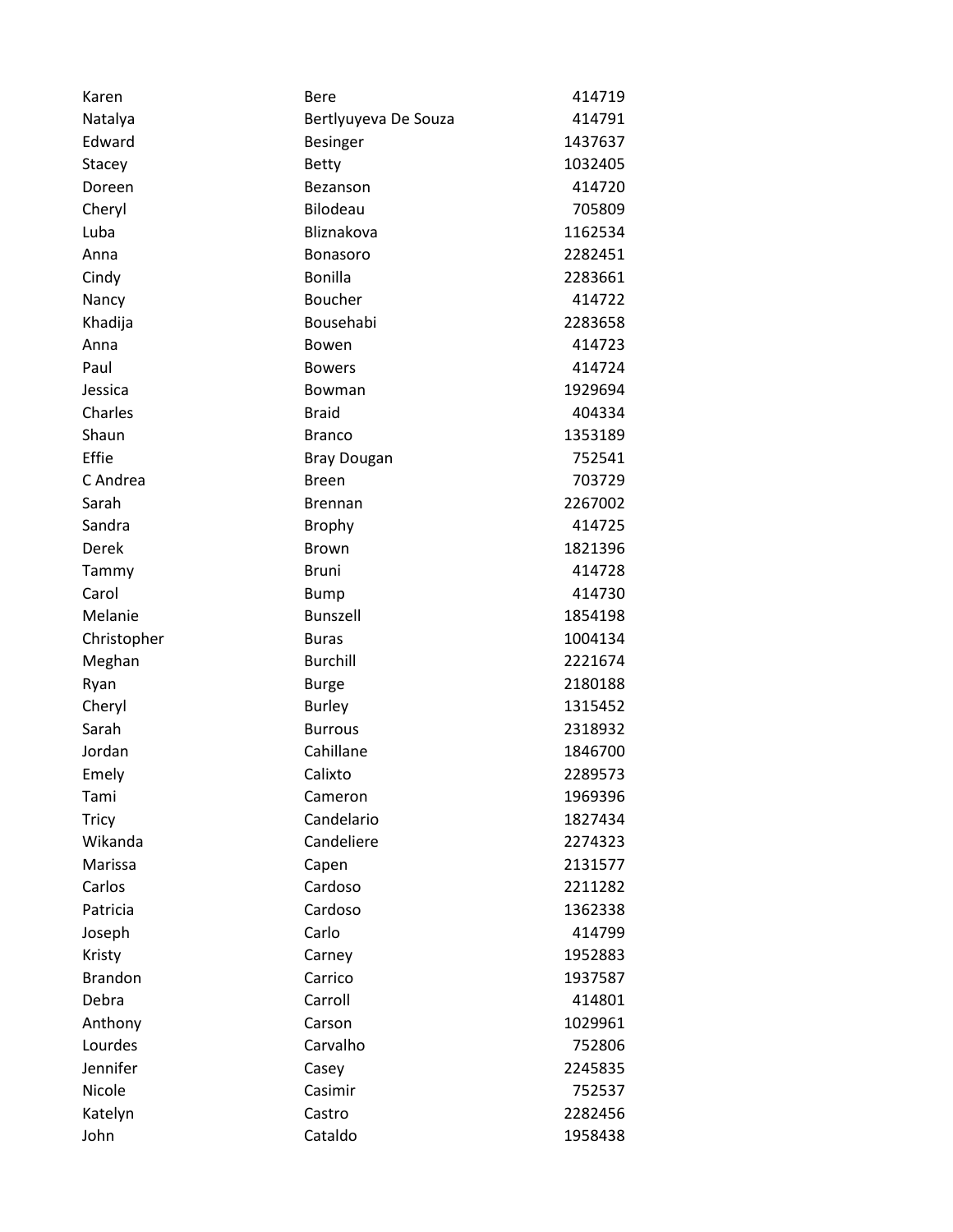| Florence        | Celeste               | 623384  |
|-----------------|-----------------------|---------|
| Attar           | Chalif                | 1846701 |
| Itamar          | Chalif                | 836690  |
| Rajeswari       | Chandrasekhar         | 705534  |
| Annemarie       | Chang                 | 2281497 |
| Tyler           | Chartash              | 1945886 |
| Manoj           | Chattri               | 1876301 |
| Rui             | Chaves                | 706482  |
| Heather         | Cheever               | 1821398 |
| Feng            | Chen                  | 2295292 |
| Mary            | Chichester            | 1575048 |
| Marie           | Chow                  | 1680559 |
| Jennifer        | Christie              | 1308624 |
| Victoria        | Cervone               | 1450400 |
| Joseph          | Ciabattoni            | 27761   |
| Julie           | Cloherty              | 1705749 |
| Marlene         | Coelho                | 457088  |
| Adriana         | Coello                | 2257804 |
| Deborah         | Cogswell              | 2349054 |
| Michelle        | Cole                  | 1162533 |
| Jessica         | Coleman               | 2375925 |
| Madison         | Collins               | 2171990 |
| Michele         | Collins               | 1180911 |
| Adriana         | Colon                 | 751525  |
| Marilia         | Colucciello           | 414806  |
| Stephanie       | Comeau                | 705440  |
| Kathleen        | Concannon             | 414807  |
| Janaris         | Concepcion            | 2287242 |
| <b>Alexis</b>   | Concilio              | 1247274 |
| Bernadette      | Conneely              | 414808  |
| Stephanie       | Connell               | 805488  |
| Lourdes (Maria) | Connolly              | 466531  |
| Dennis          | Conway                | 2299652 |
| Carole          | Cook                  | 186467  |
| Kimberly        | Cook                  | 2288395 |
| Ruzanna         | Corduff               | 414953  |
| Deborah         | Cornetta              | 725685  |
| Kim             | Cousineau             | 414811  |
| Alexandre       | Couto-Santana-Lingoes | 1963996 |
| <b>Barbara</b>  | Cowgill               | 422331  |
| Dayanice        | Cruz                  | 2309968 |
| Sandra          | Cullinane             | 1488278 |
| John            | Cuomo                 | 1874146 |
| James           | Curtis                | 1613375 |
| Kelley          | Curtis                | 2363143 |
| Ann             | Damaris               | 414813  |
| Colleen         | Danieli               | 1636418 |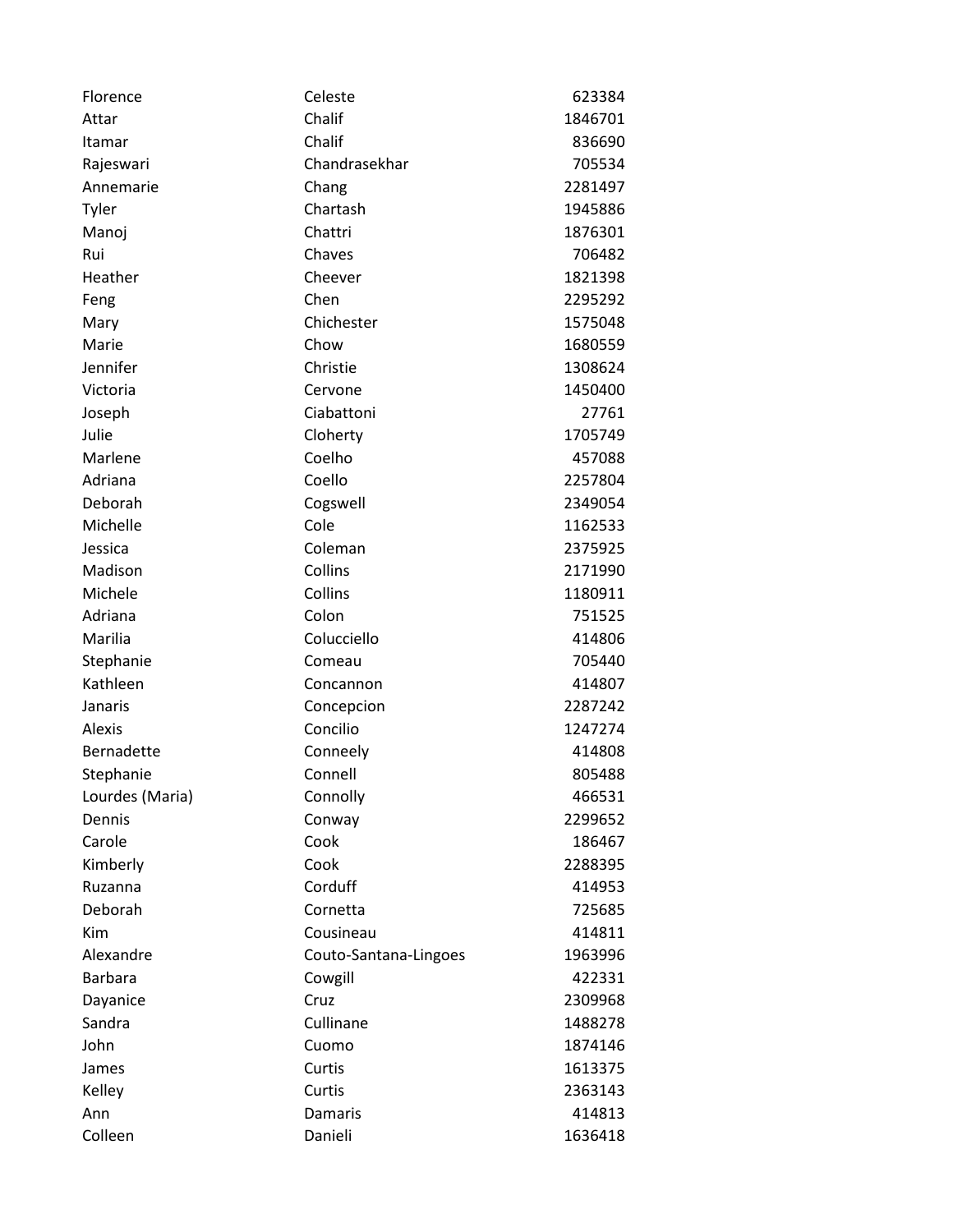| Josef       | Danilchuk        | 1579972 |
|-------------|------------------|---------|
| Julia       | Darcy            | 879869  |
| Fatima      | Dasilva          | 414814  |
| Nanette     | Davidson         | 836687  |
| Timothy     | Davis            | 751344  |
| Marisha     | Day              | 1173328 |
| Monica      | Debole           | 2281503 |
| Lavina      | Degennaro        | 414815  |
| Bettyann    | Degrace          | 705424  |
| Gail        | DeGrenier        | 414816  |
| Meghan      | Delehanty        | 2281500 |
| Jamie       | Dellaporta       | 2092983 |
| Antero      | de los Reyes III | 1125826 |
| Diane       | Demello          | 414817  |
| Ibrahim     | Dervisevic       | 2294883 |
| Shefali     | Desai            | 351149  |
| Edmond      | DeSciscio        | 750975  |
| Christine   | DeWolfe          | 49454   |
| Martina     | Diamond          | 750296  |
| Donald      | Diaz             | 2283659 |
| Elena       | Diaz             | 2281507 |
| Israel      | Diaz             | 1320748 |
| Amy         | Dill             | 414819  |
| Annmarie    | Dimaria-Gallotto | 1827470 |
| David       | Dion             | 22401   |
| Ettore      | Divito           | 1445337 |
| Rosa        | Dominguez        | 1833791 |
| Lacey       | Donovan-Buckley  | 1827996 |
| Isabel      | <b>Dosreis</b>   | 1717484 |
| Elyson      | dos Santos       | 531129  |
| MarieBejina | Dossous          | 414823  |
| Holly       | <b>Drake</b>     | 2281025 |
| Katelyn     | Drapeau          | 1863058 |
| Lisa        | Drew             | 2113524 |
| Thomas      | <b>Drolette</b>  | 1033633 |
| James       | Duane            | 750968  |
| Anne        | Dufanal          | 1828542 |
| Catherine   | Duggan           | 414825  |
| Kaitlyn     | Dwyer            | 2114349 |
| Stephanie   | Dwyer            | 1553126 |
| Julie       | Dyer             | 1963991 |
| David       | Eckel            | 19554   |
| Eve         | Elliott          | 704418  |
| Geniene     | Elliott          | 705871  |
| Onika       | Emanuel          | 2370014 |
| Christina   | Estrela          | 414829  |
| Christine   | Erickson         | 2289571 |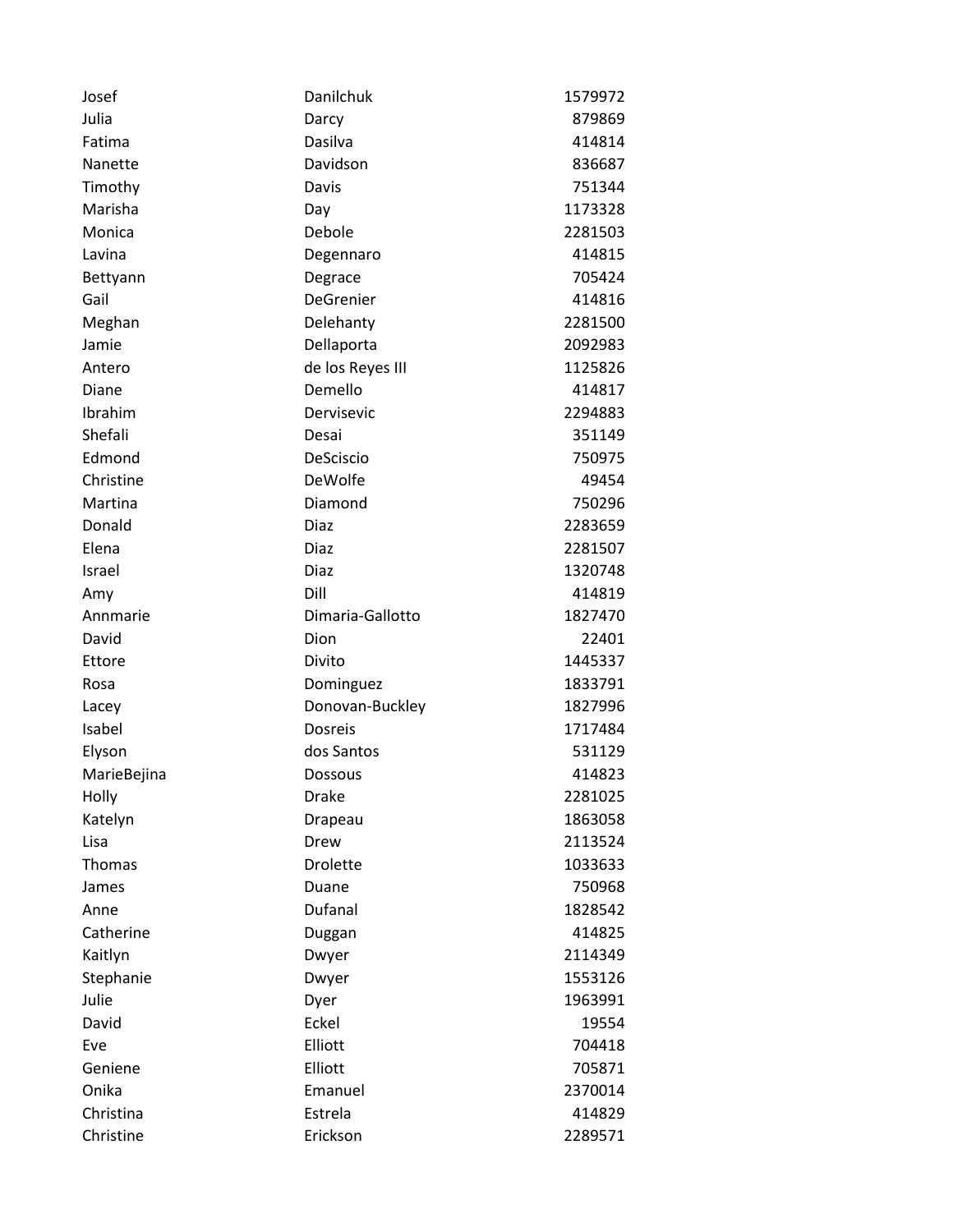| Paul           | Fagundes        | 414832  |
|----------------|-----------------|---------|
| Debra Ann      | Faria           | 414835  |
| Gabriela       | Farias          | 2170425 |
| Richard        | Farley          | 441891  |
| Patricia       | Farquharson     | 1970475 |
| Catherine      | Farrell         | 1798063 |
| Matthew        | Farren          | 1423326 |
| Diane          | Fatouros        | 1029818 |
| Lucia          | Ferrara         | 1417448 |
| Patricia       | Ferraz Da Silva | 2290613 |
| Mary           | Ferriter        | 1699385 |
| Teresa         | Figueira        | 1140805 |
| Samantha       | Fillmore        | 2294265 |
| Monique        | Findlay         | 2287241 |
| Jill           | Fletcher        | 1547856 |
| Elizabeth      | Floen           | 414842  |
| Daniel         | Flores          | 476724  |
| Morgan         | Ford            | 1707144 |
| Janine         | Foret           | 2014142 |
| Sheila         | Foster          | 414845  |
| Kirsten        | Frangioso       | 1308629 |
| Erin           | Frost           | 414847  |
| Elda           | <b>Fuentes</b>  | 2221673 |
| Daniel         | Fuller          | 891966  |
| Karen          | Fuller          | 414849  |
| Patrick        | Fullerton       | 2063395 |
| Jan Carlos     | Gadreault       | 1553691 |
| Robert         | Gallagher       | 1454654 |
| Jacqi          | Gallant         | 2091192 |
| Karen          | Gallo           | 1574970 |
| Janet          | Garulay         | 1180910 |
| <b>Birhane</b> | Getahune        | 2296434 |
| Gerald         | Giblin          | 1308627 |
| Jennifer       | Gifford         | 414921  |
| Katrina        | Gigliello       | 1909914 |
| Christine      | Gilbert         | 1391950 |
| Gurinder       | Gill            | 2183668 |
| Satinder       | Gill            | 2113523 |
| Christopher    | Gillis          | 706350  |
| Maureen        | Gillis          | 2281502 |
| Melissa        | Gilooly         | 1699386 |
| Rosana         | Giubilo         | 2289570 |
| Patricia       | Glover          | 2296433 |
| Jasmine        | Gomes           | 1899662 |
| Rubi           | Gomez           | 1676102 |
| Carla          | Goncalves       | 752567  |
| Vanessa        | Goncalves       | 1774510 |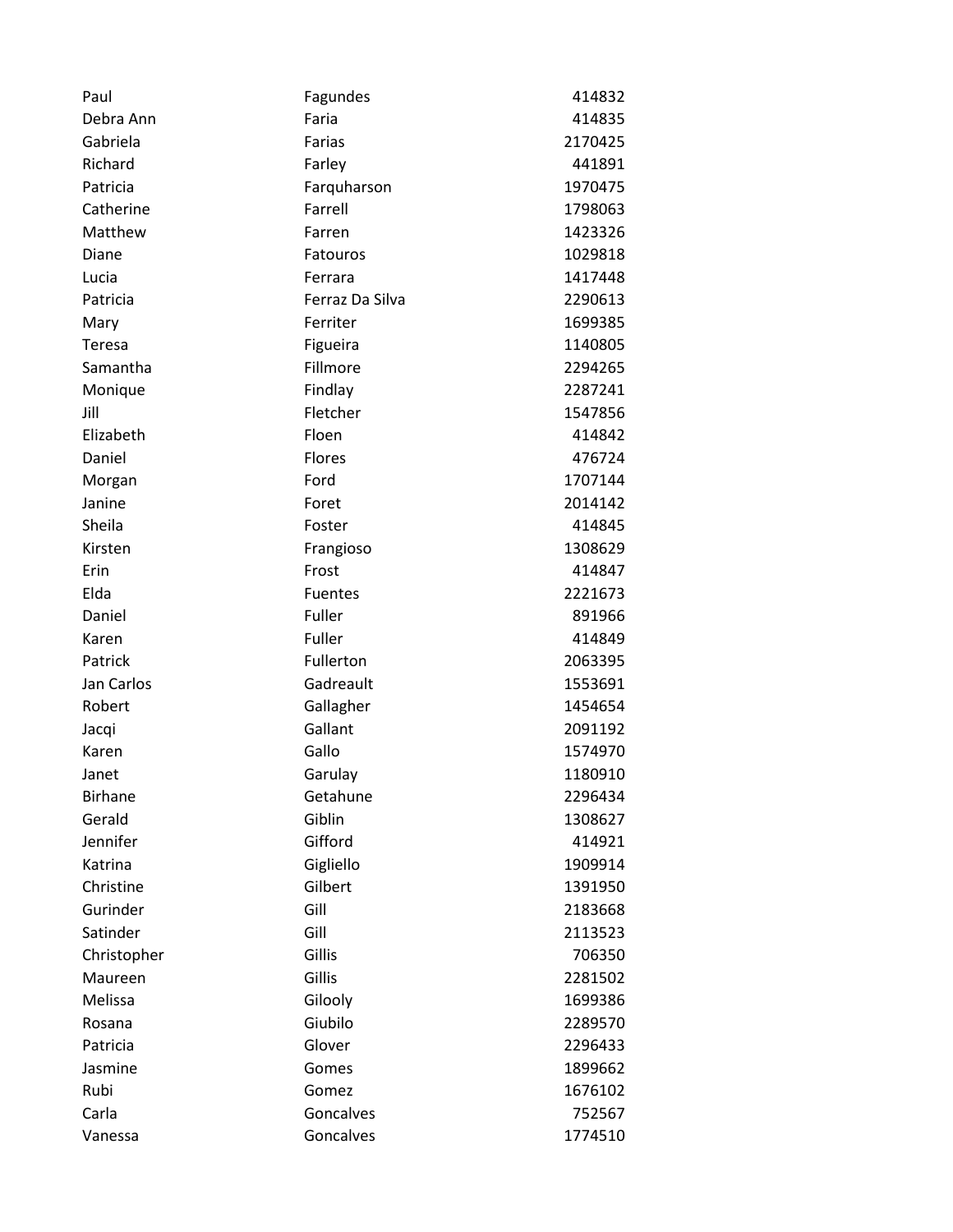| Kristin     | Gonsalves     | 414863  |
|-------------|---------------|---------|
| Anthony     | Gonzalez      | 2342177 |
| Jennifer    | Gouveia       | 1543193 |
| Norma       | Guardado      | 2288773 |
| Kathleen    | Granlund      | 531198  |
| Charles     | Gray          | 751321  |
| Heather     | Gray          | 705891  |
| Jenna       | Graziano      | 1909915 |
| Connor      | Griffin       | 2313256 |
| Silvia      | Guerrero      | 750400  |
| Estivenson  | Guerrier      | 879817  |
| Symson      | Guerrier      | 895705  |
| Lenyi       | Guridys       | 1835580 |
| John        | Hancock       | 414677  |
| Jeffrey     | Harkey        | 1919320 |
| Hanwar      | Harnett       | 416114  |
| Khadija     | Hassari       | 2294259 |
| Nancy       | Hathaway      | 1574931 |
| Joshua      | Hazell        | 766984  |
| Shana       | Hazen         | 1676177 |
| Nicole      | <b>Healis</b> | 1308267 |
| Donna       | Healy         | 414680  |
| Lauryn      | Hegenberger   | 1508337 |
| Pattaraporn | Hermida       | 445754  |
| Katrina     | Hernandez     | 2282449 |
| Amanda      | Higgins       | 686419  |
| Pauline     | Hitchcock     | 898157  |
| Elizabeth   | Hollis        | 903303  |
| Christian   | Hon           | 2302184 |
| Kaelyn      | Hooper        | 2288391 |
| Taylor      | Houston       | 2343773 |
| Laura       | Howard        | 416118  |
| Mark        | Howland       | 1821395 |
| Yongzhu     | Huang         | 2079805 |
| Susan       | Hubbard       | 813761  |
| Romie       | Huot          | 38393   |
| Evelyn      | Hyde          | 1748664 |
| Shamim      | Islam         | 2305910 |
| Naziold     | Islamaj       | 416121  |
| Fitzgerald  | Iyamabo       | 2281023 |
| Jazir       | Jalal         | 1784013 |
| Kimberly    | James         | 2356001 |
| Dawn        | Jennings      | 416122  |
| Rebecca     | Jewitt-Harris | 414683  |
| Tilma       | Johnson       | 1167104 |
| Lisa        | Joseph        | 1828393 |
| Stevenson   | Joseph        | 1609041 |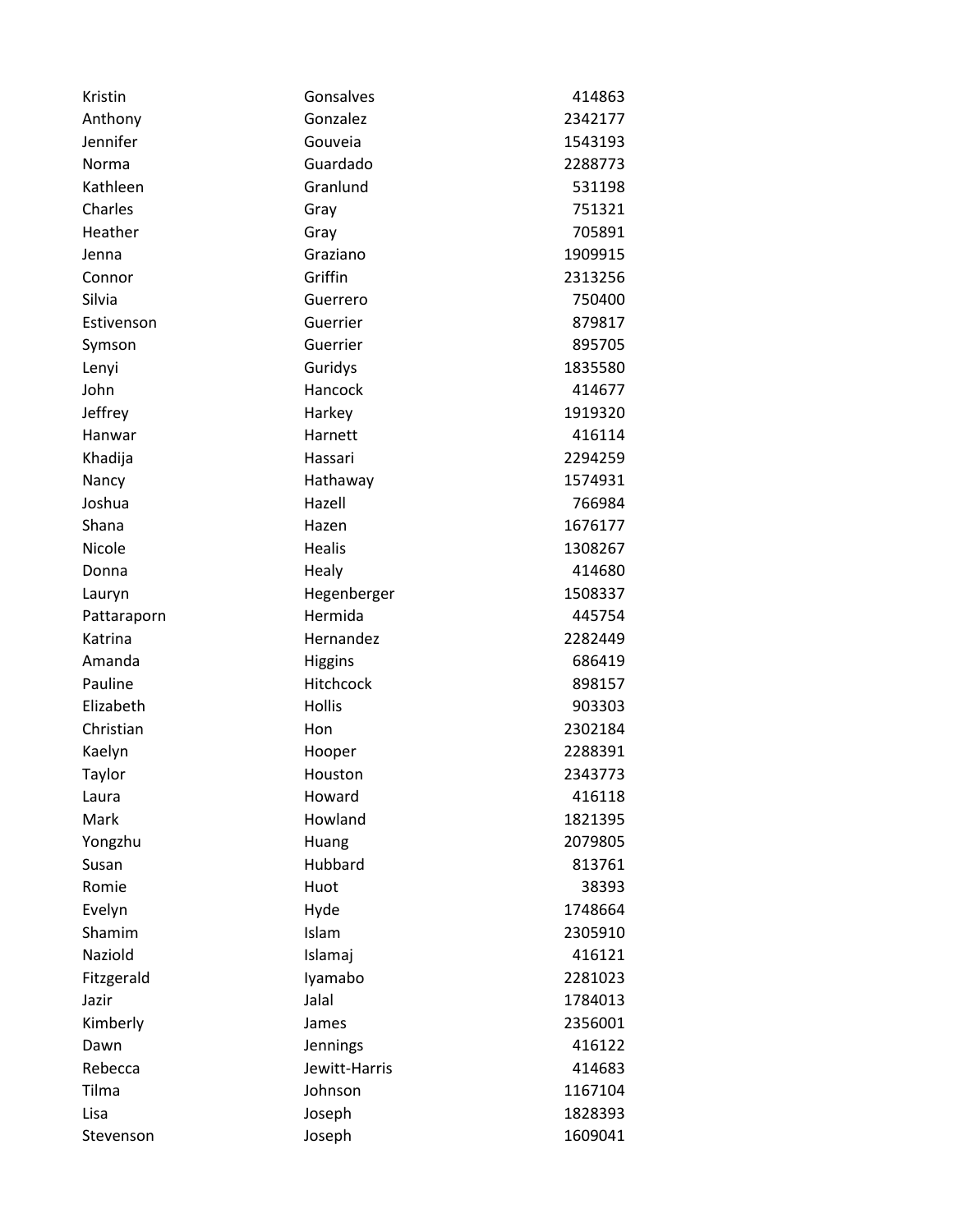| Jillian         | Jurilla        | 2281496 |
|-----------------|----------------|---------|
| Scott           | Kahungi        | 1880719 |
| William         | Katinoglou     | 476723  |
| Laurel          | Katsaros       | 414876  |
| Jacqueline      | Keating-Madden | 414904  |
| Christine       | Kelleher       | 2309878 |
| <b>Brian</b>    | Kelly          | 705892  |
| Kanokorn        | Kennedy        | 2281024 |
| Sara            | Kenney         | 1623529 |
| Nicole          | Kenny          | 1850260 |
| Megan           | Kenyon         | 1560941 |
| Graham          | Kilanowich     | 1545865 |
| Scott           | Killgoar       | 414877  |
| Nancy           | Kindregan      | 414879  |
| Entela          | Koka           | 2363144 |
| Vitoria         | Krasa          | 2349055 |
| Anna            | Kulakowski     | 816382  |
| Valerie         | Labelle        | 414883  |
| Cheryl          | Lachance       | 909107  |
| Linda           | Lagarde        | 410808  |
| Kevin           | Lahiff         | 1488618 |
| Joseph          | Lamberti       | 49373   |
| Delos           | Lander         | 530605  |
| Katherine       | Lankford       | 1711696 |
| Denise          | Lanzaro        | 2282459 |
| Katelyn         | Latimer        | 2014143 |
| Rachel          | Latimer        | 1963993 |
| Erin            | Leahy          | 826213  |
| <b>Barbara</b>  | Lebrun         | 414889  |
| Hwanhee         | Lee            | 2363146 |
| Gayle           | Lee            | 414890  |
| <b>Vikki</b>    | Leinas         | 1701339 |
| Roxana          | Lemus Lemus    | 1574969 |
| Clemens         | Leung          | 414891  |
| Randy           | Lima           | 414892  |
| Martha          | Lindsey        | 414893  |
| <b>Kim</b>      | Lizotte        | 952506  |
| Altin           | Llangozi       | 2370013 |
| <b>Brunilda</b> | Llangozi       | 2249589 |
| Laura           | Lombard        | 1161067 |
| Maria           | Longo          | 1827305 |
| Adiel           | Lopez          | 1598228 |
| Kellyn          | Lopez Ramirez  | 2287245 |
| Sonia           | Luis           | 414896  |
| Erin            | MacDonald      | 2302183 |
| Vincent         | Maganzini      | 1417558 |
| Resha           | Maharjan       | 2349056 |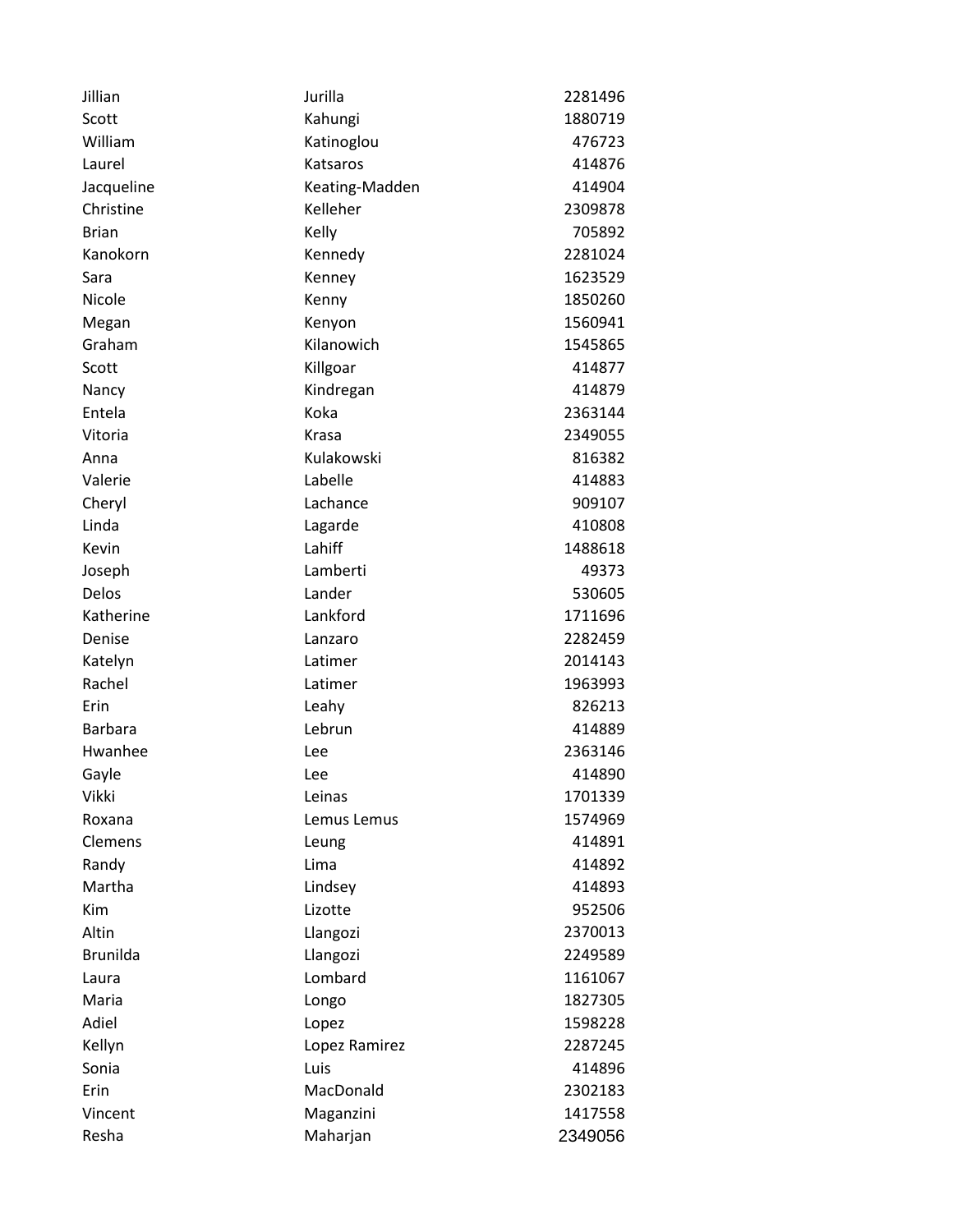| Patricia        | Malangone                | 1651771 |
|-----------------|--------------------------|---------|
| Sarah           | Malaspino                | 829832  |
| Lori            | Manning                  | 414910  |
| Aurora          | Marra                    | 2296435 |
| Ania            | Marshall                 | 2286389 |
| Marlen          | Marshall                 | 1489043 |
| <b>Bianca</b>   | <b>Martins</b>           | 2356000 |
| Michelle        | <b>Martinez Galdamez</b> | 2294882 |
| Ronald          | Masse                    | 1486952 |
| Jane            | Mastrangelo              | 2282452 |
| Kathryn         | Matos                    | 414915  |
| Kimberly        | Maynard                  | 414916  |
| Elizabeth       | Mazzone                  | 686296  |
| Gareth          | McAlinden                | 1738639 |
| Jennifer        | <b>McAuliffe</b>         | 1743645 |
| <b>Blakely</b>  | <b>McCabe</b>            | 1417504 |
| <b>Betty</b>    | McCallion                | 752775  |
| Carol           | McCarthy                 | 1029949 |
| Nathan J.       | McCarthy                 | 1235465 |
| <b>Bonnie</b>   | McCusker                 | 485044  |
| David           | McEntee                  | 697225  |
| Sarah           | McGrath                  | 1821400 |
| Alycia          | McIntire                 | 1535840 |
| Tinamarie       | McKeon                   | 1738214 |
| Kevin           | McMaster                 | 1029948 |
| Patricia        | Meaden                   | 863104  |
| Paulo           | Melo                     | 1846699 |
| Eivi            | Melo Mateo               | 1827913 |
| Adnai           | Mendez                   | 725722  |
| Kailey          | Mercure                  | 2053869 |
| Kamirolis       | Merino                   | 2282458 |
| <b>Barbara</b>  | Merrick                  | 978876  |
| Nertila         | Metaj                    | 2296437 |
| Edmond          | Metro                    | 33373   |
| Vasilena        | Mihaylova                | 2348715 |
| Amanda          | Mikkola                  | 1239011 |
| Rachel          | Milan                    | 2061229 |
| Zana            | Milicevic                | 750086  |
| Aryanna         | Miller                   | 2228126 |
| Tricia          | Miller                   | 1997631 |
| Twanna          | Miller                   | 1596234 |
| <b>Bradley</b>  | Mitchell                 | 414923  |
| Maria           | Moniz                    | 971266  |
| <b>Nicholas</b> | Moore                    | 2221678 |
| Josseline       | Morales Pena             | 2040728 |
| Celsa           | Moreno-Barker            | 31953   |
| Alex            | Morrabal                 | 1264000 |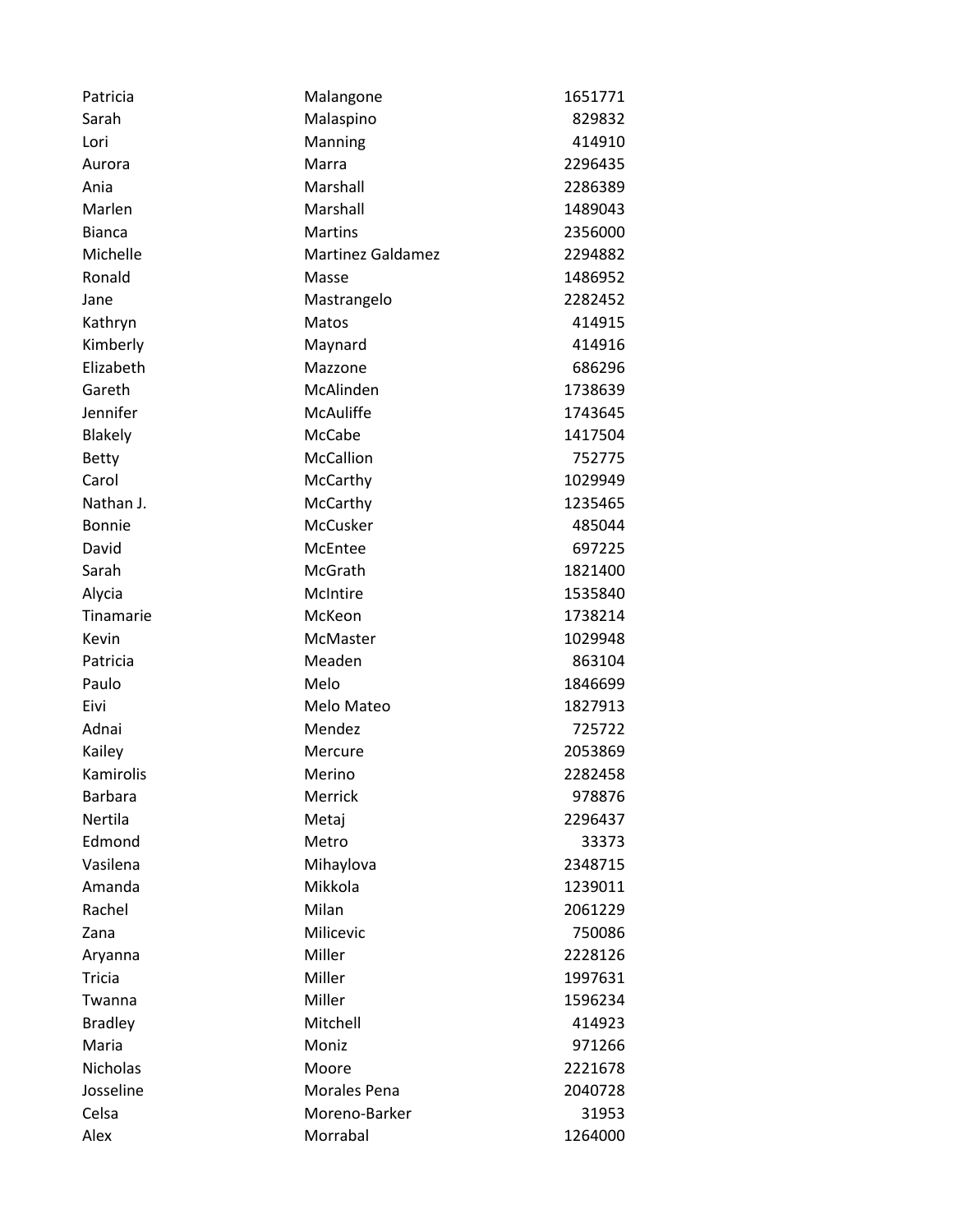| David          | <b>Morris</b>   | 1825677 |
|----------------|-----------------|---------|
| Gaetanina      | Moscato         | 2282453 |
| Joseph         | Moser           | 1802089 |
| Michelle       | <b>Motuzas</b>  | 1818690 |
| Monica         | Mucci           | 2313255 |
| Ingrid         | Muirhead        | 916061  |
| Matthew        | Mullen          | 1417503 |
| Eric           | Munoz           | 2131145 |
| Jedediah       | Murphy          | 1659018 |
| Kelly          | Murphy          | 2294884 |
| Lisa           | Murphy          | 1623530 |
| Seton          | Murphy          | 971273  |
| John           | Muse            | 1642350 |
| Felicia        | Napolitano      | 1827576 |
| Pallavi        | Nayar           | 2281501 |
| Xin            | Neelon          | 1699384 |
| Ashley         | Newcomb         | 1871850 |
| Cynthia        | <b>Niesel</b>   | 416125  |
| Enisioh        | Nimley-Merisier | 1705748 |
| Cheryl         | Nisbet          | 414929  |
| Jaskaran       | Oberoi          | 1402612 |
| Joelle         | Occean          | 1885206 |
| Nune           | Occhino         | 1734604 |
| Craig          | O'Connor        | 1140801 |
| Sarah          | Odeh            | 1707145 |
| Cheryl         | O'Donnell       | 414934  |
| John           | O'Driscoll      | 1576619 |
| Eldry          | Oliveira        | 1858336 |
| Ashley         | O'Loughlin      | 2342176 |
| Gary           | Olshan          | 2283660 |
| Raysa          | Ortiz           | 1309100 |
| Rafaelito      | Ortiz De Jesus  | 1314264 |
| Maureen        | Osborne         | 1818691 |
| Jennifer       | Osorio          | 2294878 |
| <b>Barbara</b> | Ossai           | 414938  |
| Alla           | Ovechkis        | 414940  |
| Kevin          | Overstreet      | 1561100 |
| Patricia       | Pace            | 860355  |
| Taisiya        | Palencia        | 2154850 |
| Stephen        | Palombi         | 697237  |
| Patricia       | Panetta         | 826205  |
| Jason          | Paquin          | 1119950 |
| Suzzanne       | Parker          | 1029945 |
| Lata           | Parwani         | 2183667 |
| Johanly        | Paulino         | 1715403 |
| Assunta        | Pedulla         | 2294263 |
| Courtney       | Pekkinen        | 2294262 |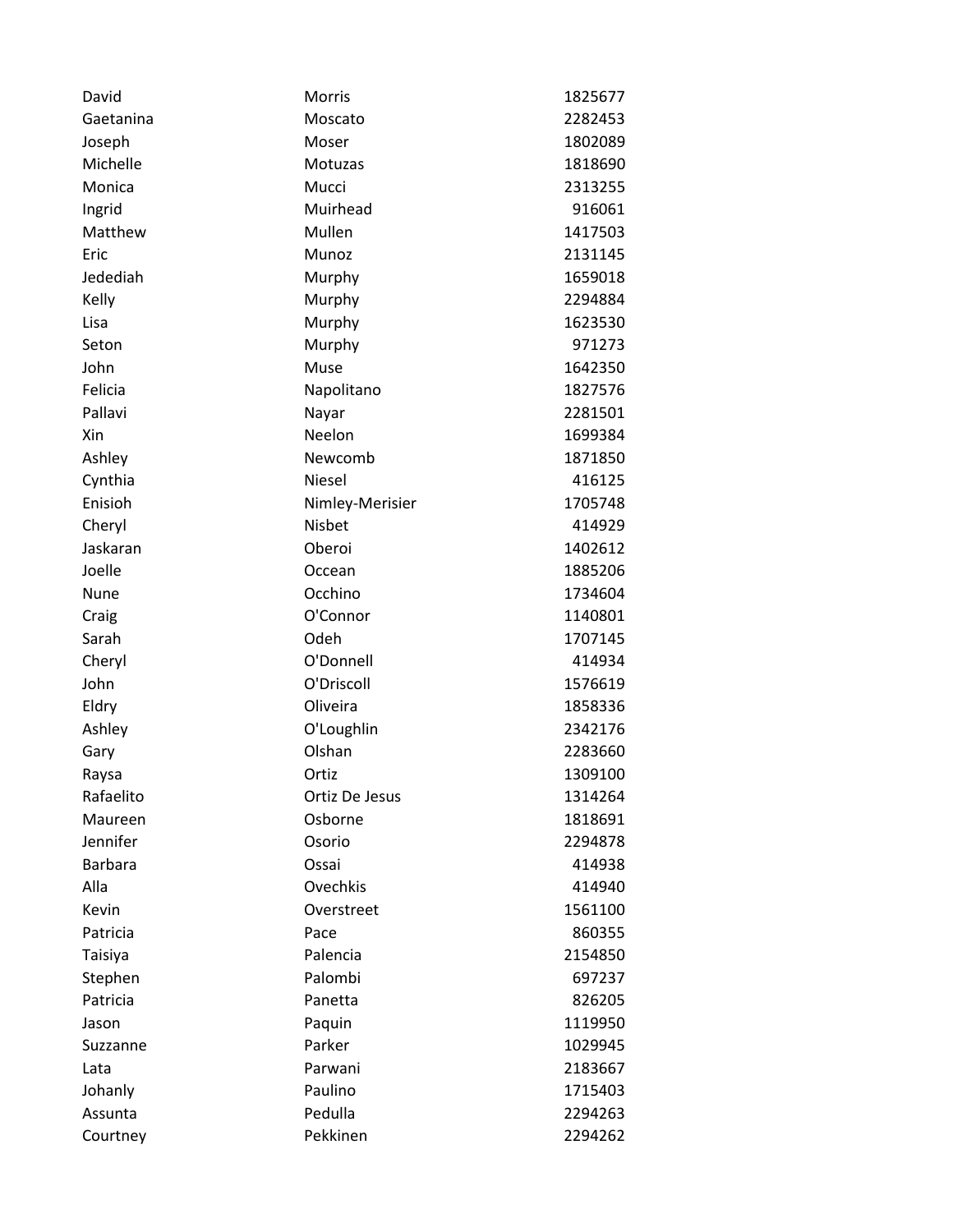| Francis         | Penzo            | 19836   |
|-----------------|------------------|---------|
| Rena            | Pemper-Rodriguez | 2363142 |
| Tamyris         | Pereira          | 1699383 |
| Areli           | Perlera          | 2342178 |
| Melissa         | Perry            | 2269902 |
| David           | Peterson         | 414945  |
| Nancy           | Petraglia        | 1944322 |
| Dina            | Phillips         | 1924342 |
| Jeanne          | Pichette         | 1203486 |
| Patrice         | Pimental-Cotta   | 415003  |
| Angel           | Pimentel         | 2318929 |
| Vincent         | Pircio           | 1860245 |
| Emina           | Pineda           | 1827493 |
| Murari          | Pokharel         | 1289064 |
| Ariela          | Polanco          | 1890291 |
| E. Stephen      | Polowczyk        | 414955  |
| Nilza           | Pomales          | 2283655 |
| Yelen           | Popucheyev       | 1664673 |
| Frances         | Porcaro          | 414956  |
| Christy         | Potter           | 700149  |
| Cassandra       | Pumphery         | 1769872 |
| Yenelly         | Puello Heredia   | 2295291 |
| Felicia         | Puopolo          | 1574941 |
| Amalia          | Raftelis         | 700390  |
| Anna            | Ramos            | 749977  |
| Michele         | Randall          | 1092991 |
| Marie           | Raucci           | 2343772 |
| Mark            | Ravanis          | 1825676 |
| Alma            | Rave             | 476728  |
| Lynne           | Reale            | 1818688 |
| Karen           | Rebaza           | 697232  |
| Diana           | Rebelo           | 2233512 |
| Laura           | Reed             | 414968  |
| Patrick         | Renna Jr.        | 48934   |
| <b>Brittany</b> | Restuccia        | 1290337 |
| Lisa            | Rheault-Sliney   | 414971  |
| Nichole         | Rice             | 2241835 |
| Theresa         | Richards         | 414972  |
| Lisa            | Riley            | 2148412 |
| Susan           | Rindini          | 1140825 |
| <b>Nelly</b>    | Rivera           | 1827456 |
| Tiffany         | Rivera           | 2269899 |
| Arlene          | Rivera Elias     | 2281510 |
| Amanda          | Rizk             | 1850261 |
| Jodi            | Roberts          | 414974  |
| Melissa         | Roberts          | 1279780 |
| Keith           | Robinson         | 835005  |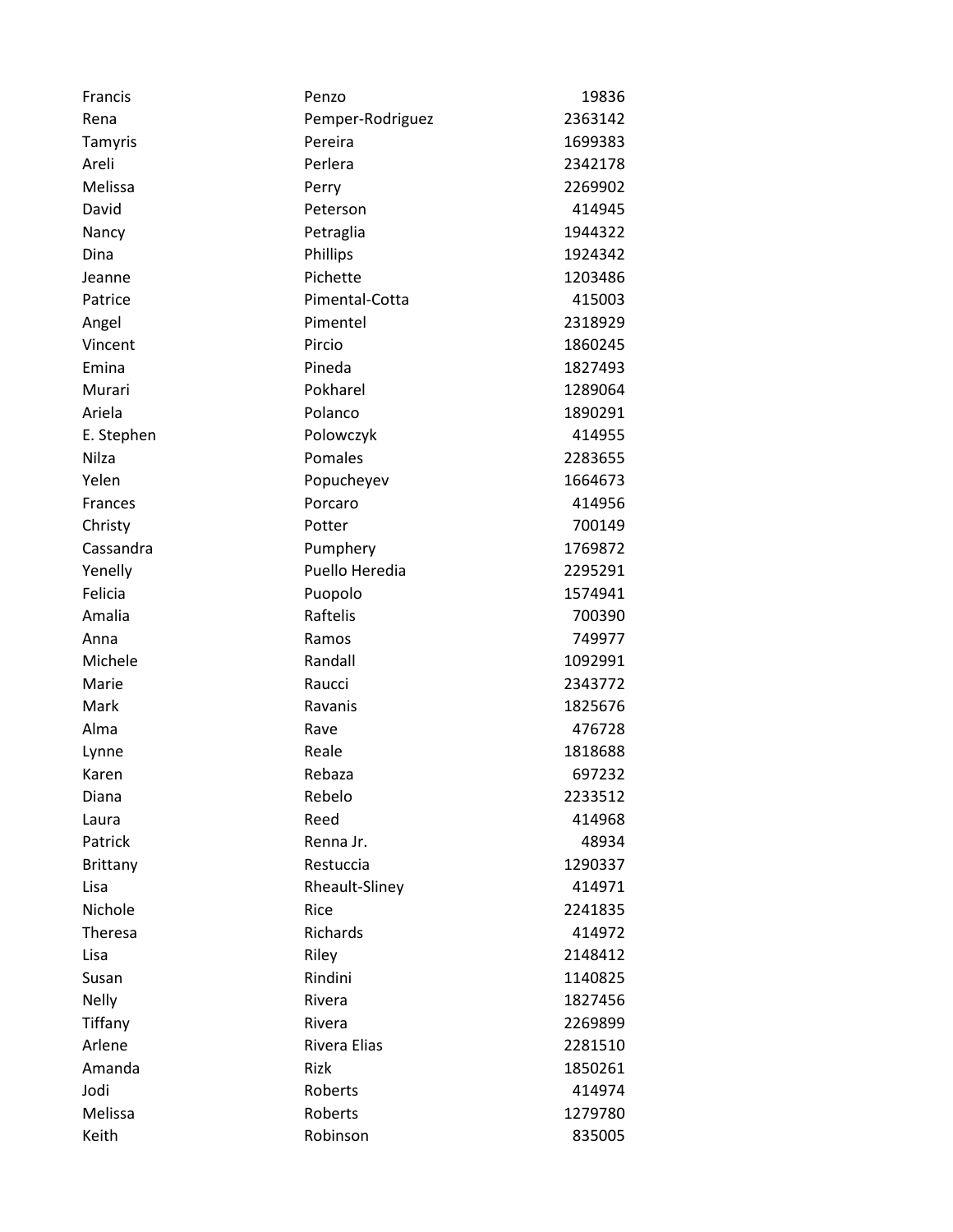| Stephen       | Robitaille         | 2281505 |
|---------------|--------------------|---------|
| Courtney      | Roderick           | 2131576 |
| Keila         | Rodrigues          | 2286434 |
| Angel         | Rodriguez          | 1440927 |
| Franchesca    | Rodriguez          | 2221677 |
| Kevin         | Rodriguez          | 2249591 |
| Carolyn       | Rodgers            | 952505  |
| Andressa      | Rogers             | 2327354 |
| Siobhan       | Roggenkamp         | 2302182 |
| Dominic       | Romano             | 2369983 |
| Helena        | Rosa               | 1214161 |
| Manuel        | Rosa               | 750263  |
| Laurie        | Rosado             | 414975  |
| Stephen       | Ross               | 24981   |
| Saide         | Rouhana            | 890730  |
| Irene         | Ruan               | 828917  |
| Shahida       | Rubab              | 2281026 |
| <b>Bertha</b> | Ruiz               | 1827428 |
| Evelyn        | Ruiz               | 2288775 |
| Bandana       | Rupakheti          | 2289575 |
| Maryann       | Russo              | 1575054 |
| Michelle      | Ryll               | 1628718 |
| Kathy         | Saifan             | 1308623 |
| Fatiha        | Samraoui           | 2293504 |
| Lisette       | Sanchez            | 2305909 |
| Dylan         | Sandoval           | 2177564 |
| Michael       | Santiago           | 2288390 |
| Stephanie     | Santos Fernandes   | 1847513 |
| Albert        | Sarafian           | 1736432 |
| Ruzanna       | Sarkisyan          | 2283567 |
| Diane         | Schaul             | 1214975 |
| Cathleen      | Schnare            | 2183664 |
| Karyn         | Sears              | 414965  |
| Novelette     | Seaton             | 2154849 |
| Stephen       | Sesin              | 835007  |
| Jonathan      | Sexton             | 41145   |
| Pallavi       | Shah               | 2141355 |
| Benyamin      | Shahyalani         | 2325939 |
| Kristen       | Shaughnessy        | 414983  |
| <b>Bridie</b> | Shaughnessy-Quirke | 1315450 |
| Joanne        | Sheehan            | 414986  |
| Xhemile       | Shehu Macias       | 2085029 |
| Sharon        | Shepard            | 414987  |
| Timothy       | Sheridan           | 49563   |
| Megan         | Shipman            | 1564800 |
| Anilda        | Shkurti            | 879931  |
| Garfield      | Shouder            | 1717218 |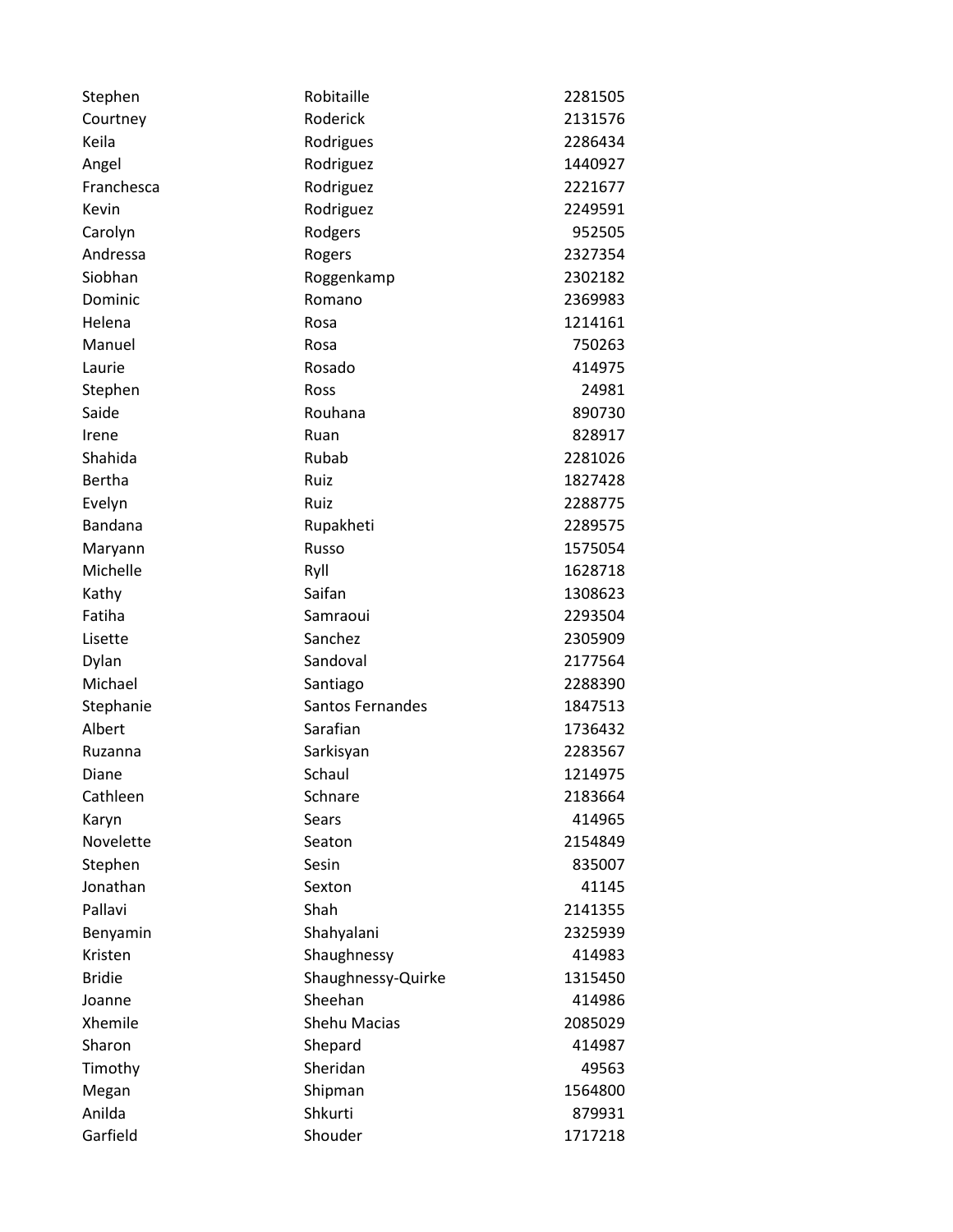| Patricia        | Silva                | 991391  |
|-----------------|----------------------|---------|
| Susie           | Silva                | 1584289 |
| Tammy           | Silveira             | 414991  |
| Staci           | Silverberg           | 414992  |
| Michelle        | Simmons              | 414993  |
| Emanuelly       | Simoes               | 2249592 |
| Christine       | Sinnott              | 415001  |
| Amy             | Sliva                | 1542458 |
| Jimmy           | Smith                | 415010  |
| Raheem          | Smith                | 2318931 |
| John            | Snow                 | 415011  |
| Dimitri         | Solomon              | 2288774 |
| <b>Nicholas</b> | Solomon              | 1958439 |
| <b>Trina</b>    | Soto                 | 2363147 |
| Roberta         | Sousa                | 415012  |
| Sarah           | Souza                | 1324446 |
| Erica           | Sowersby             | 1208323 |
| Suzanne         | Spargo               | 1703711 |
| Christopher     | Spence               | 841901  |
| Janice          | Sperry               | 415013  |
| Susan           | Spinner              | 415014  |
| Lisa            | Stanteiski           | 415018  |
| Rosemary        | Steele               | 906347  |
| Joanne          | Stelma               | 415019  |
| Jamar           | Stephenson           | 1929695 |
| Samantha        | <b>Stillings</b>     | 1516956 |
| Zachary         | St. Onge             | 786494  |
| Gina            | Suarez               | 2282907 |
| Joel            | Sugarman             | 415020  |
| Edward          | Sugrue               | 782033  |
| Kathleen        | Sullivan             | 415021  |
| Amanda          | Summerton            | 1857621 |
| Meenakshi       | Swaminathan          | 868358  |
| Wuilliam        | <b>Swartz Flores</b> | 1725377 |
| Kimberly        | Szabo                | 14102   |
| Matthew         | Talvi                | 2294879 |
| Tina            | Talvi                | 1831455 |
| John            | Taschioglou          | 2249590 |
| Jessica         | <b>Tassy</b>         | 1625408 |
| Daisy           | Tatum                | 2281027 |
| Lenore          | <b>Tavares</b>       | 414997  |
| Michael         | <b>Tavares</b>       | 1049996 |
| Daniel          | Taylor               | 414998  |
| Kathleen        | Temponi              | 1952884 |
| Tania           | Teixeira             | 2170424 |
| Teresita        | Tetzaguic            | 1828925 |
| Chakkrit        | Thairat              | 1929692 |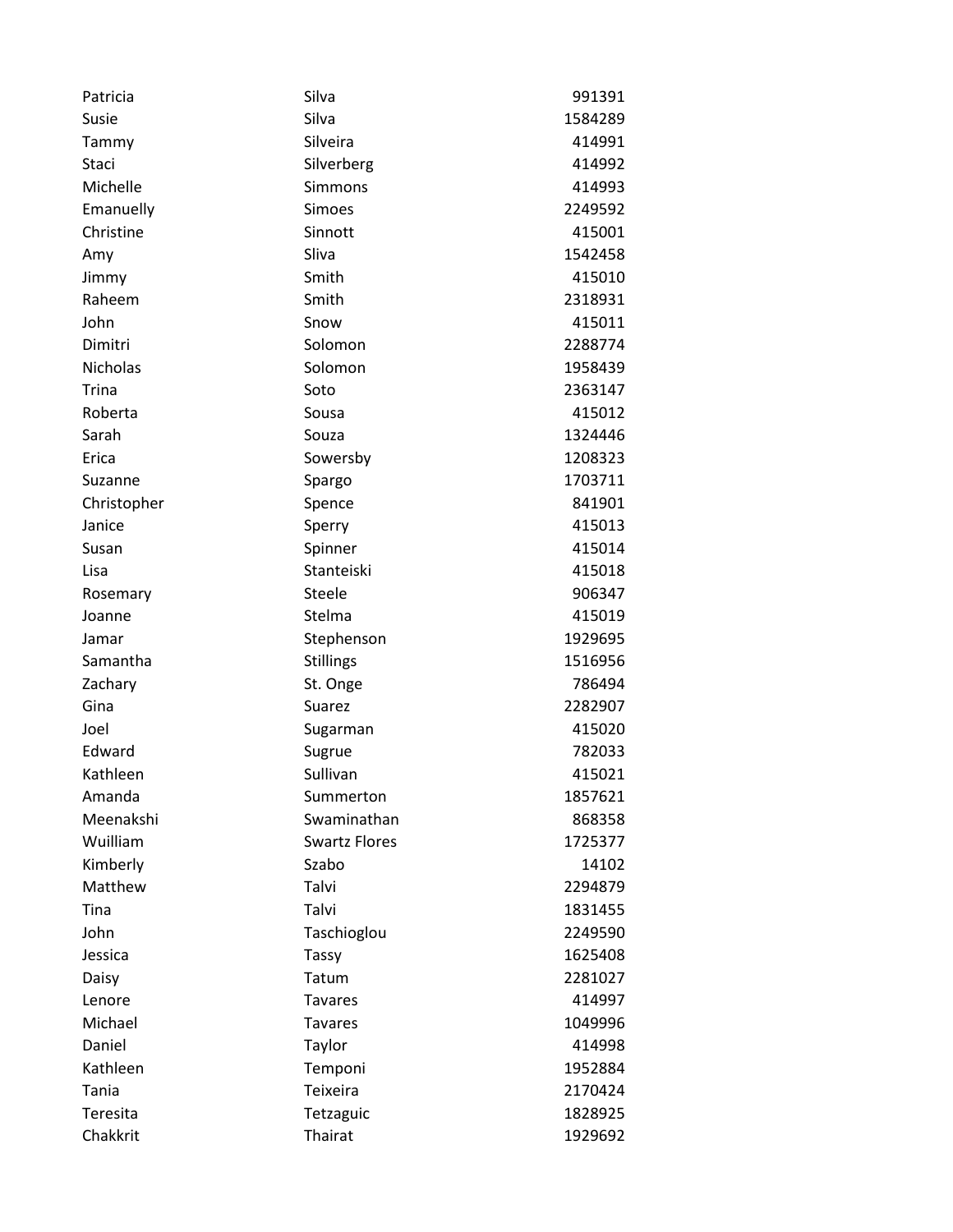| Taylor       | Thompson      | 1378105 |
|--------------|---------------|---------|
| Danielle     | Thornhill     | 675618  |
| James        | <b>Tilley</b> | 18931   |
| Rebecca      | Tilton        | 2061228 |
| Jennifer     | Tolan         | 750546  |
| Jamison      | <b>Torres</b> | 849742  |
| Jonathan     | Towslee       | 1574806 |
| Marinela     | Tufa          | 1832679 |
| Melvin       | Tutiven       | 1574948 |
| Gladys       | Vazquez       | 2294264 |
| Kristen      | Veduccio      | 1598045 |
| Marisol      | Vega          | 2281508 |
| Helly        | Velasquez     | 1495896 |
| David        | Vento         | 592854  |
| Valerie      | Ventresco     | 751957  |
| Paul         | Ventura       | 1021742 |
| Arthur       | Viana         | 415005  |
| Luke         | Vicente       | 1712325 |
| Kathy        | Vieira        | 1854197 |
| Michelle     | Villemaire    | 1818689 |
| Necasty      | Vilnaigre     | 826207  |
| Kathleen     | Virta         | 817775  |
| Wendy        | Voong         | 415007  |
| Victoria     | Vu            | 2294881 |
| Kelton       | Vuilleumier   | 2061227 |
| Kevin        | Walsh         | 1821397 |
| Venessa      | Walters       | 1818686 |
| James        | Warner        | 2283656 |
| Amanda       | Watt          | 2257805 |
| Amy          | Watts         | 2183663 |
| Violeta      | Wawryszuk     | 2296438 |
| Rachel       | Wellington    | 1881240 |
| Jennifer     | Westgate      | 2269901 |
| Heather      | Weydt         | 415015  |
| Kelly        | Wheaton       | 616305  |
| Tiara        | White         | 1969395 |
| <b>Tracy</b> | White         | 1630545 |
| Jocelyn      | Williams      | 2177562 |
| Juliana      | Wisner        | 1937585 |
| David        | Wladyszewski  | 1301799 |
| Caitlin      | Woods         | 1829884 |
| Debra        | Woods         | 1910682 |
| <b>Brent</b> | Woodward      | 2221675 |
| Emily        | Wright        | 2152587 |
| Kaitlyn      | Yanoolis      | 1096271 |
| Linshan      | Yeh           | 1308625 |
| Christine    | Yentz         | 434678  |